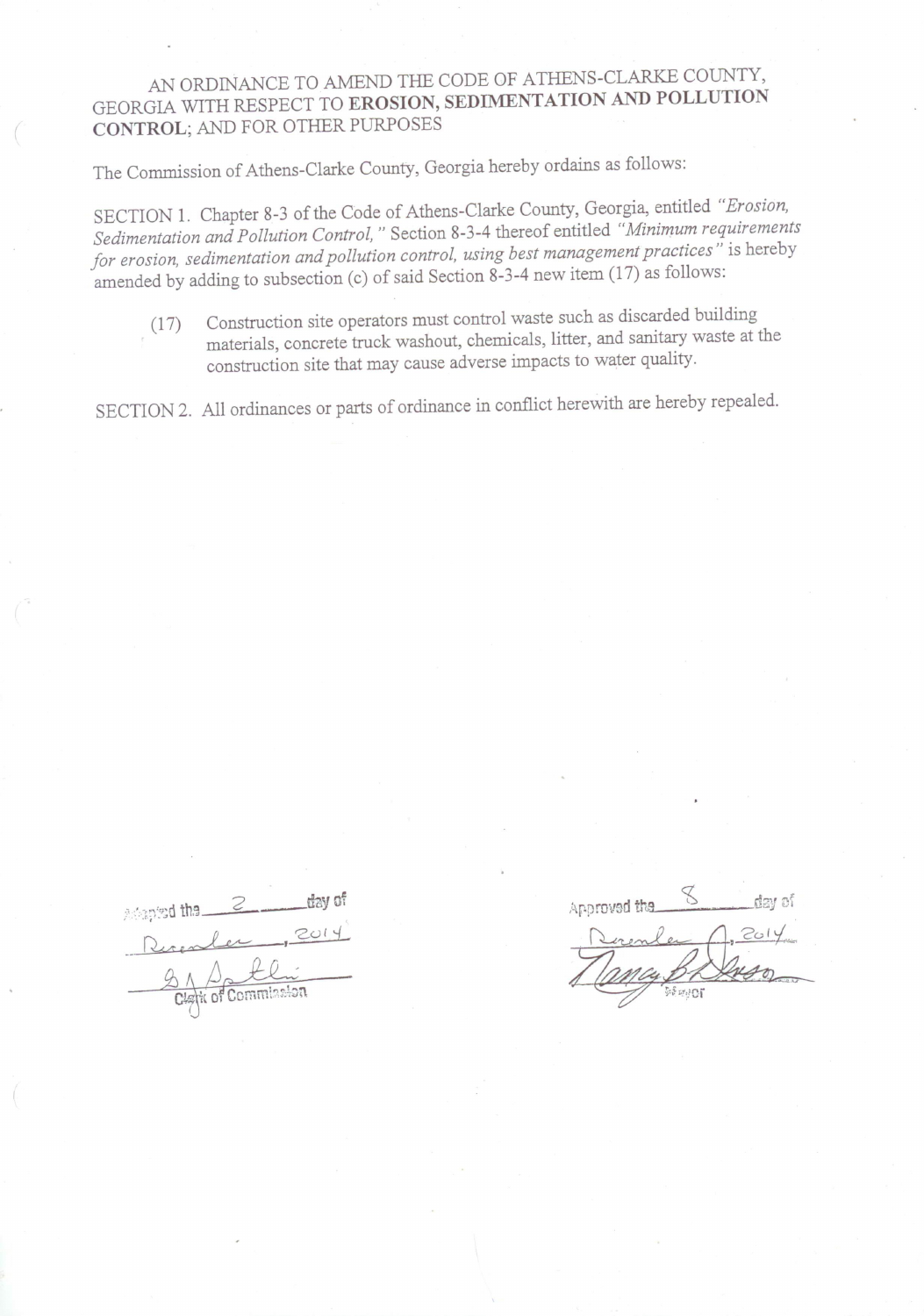Sec. 8-3-4. - Minimum requirements for erosion, sedimentation and pollution control, using best management practices.

- (a) *General provisions.* Excessive soil erosion and resulting sedimentation can take place during landdisturbing activities if requirements of this chapter and the State General Permit (NPDES General Permit) are not met. Therefore, plans for those land-disturbing activities which are not exempted by this chapter shall contain provisions for application of soil erosion and sedimentation and pollution control measures and practices. The provisions shall be incorporated into the erosion, sedimentation and pollution control plans. Soil erosion, sedimentation and pollution control measures and practices shall conform to the minimum requirements of section 8-3-4(b) and (c) of this chapter. The application of measures and practices shall apply to all features of the site, including street and utility installations, drainage facilities and other temporary and permanent improvements. Measures shall be installed to prevent or control erosion, sedimentation and pollution during all stages of any landdisturbing activity in accordance with the requirements of this chapter and the State General Permit (NPDES General Permit).
- (b) *Minimum requirements/BMP's.*
	- (1) Best management practices as set forth in section 8-3-4 (b) and (c) of this chapter shall be required for all land-disturbing activities. Proper design, installation, and maintenance of best management practices shall constitute a complete defense to any action by the Director or the LIA or to any other allegation of noncompliance with paragraph (2) of this subsection or any substantially similar terms contained in a permit for the discharge of stormwater issued pursuant to subsection (f) of O.C.G.A. § 12-5-30, the "Georgia Water Quality Control Act." As used in this subsection the terms "proper design" and "properly designed" mean designed in accordance with the hydraulic design specifications contained in the *Manual for Erosion and Sediment Control in Georgia* specified in O.C.G.A. § 12-7-6, subsection (b).
	- (2) A discharge of stormwater runoff from disturbed areas where best management practices have not been properly designed, installed, and maintained shall constitute a separate violation of any land-disturbing permit issued by the Local Issuing Authority or of any state general permit issued by the Division pursuant to subsection (f) of O.C.G.A. § 12-5-30, the "Georgia Water Quality Control Act," for each day on which such discharge results in the turbidity of receiving waters being increased by more than 25 nephelometric turbidity units for waters supporting warm water fisheries. The turbidity of the receiving waters shall be measured in accordance with guidelines to be issued by the Director. This paragraph shall not apply to any land disturbance associated with the construction of single-family homes which are not part of a larger common plan of development or sale unless the planned disturbance for such construction is equal to or greater than five acres.
	- (3) Failure to properly design, install, or maintain best management practices shall constitute a violation of any land-disturbing permit issued by the Local Issuing Authority or of any state general permit issued by the Division pursuant to subsection (f) of O.C.G.A. § 12-5-30, the "Georgia Water Quality Control Act," for each day on which such failure occurs.
	- (4) The Local Issuing Authority may set more stringent buffer requirements than stated in (c)(15), in light of O.C.G.A. § 12-7-6 (c).
- (c) The rules and regulations, ordinances, or resolutions adopted pursuant to this chapter for the purpose of governing land-disturbing activities shall require, as a minimum, protections at least as stringent as the state general permit; and best management practices, including sound conservation and engineering practices to prevent and minimize erosion and resultant sedimentation, which are consistent with, and no less stringent than, those practices contained in the *Manual for Erosion and Sediment Control in Georgia* published by the Georgia Soil and Water Conservation Commission as of January 1 of the year in which the land-disturbing activity was permitted, as well as the following BMP's: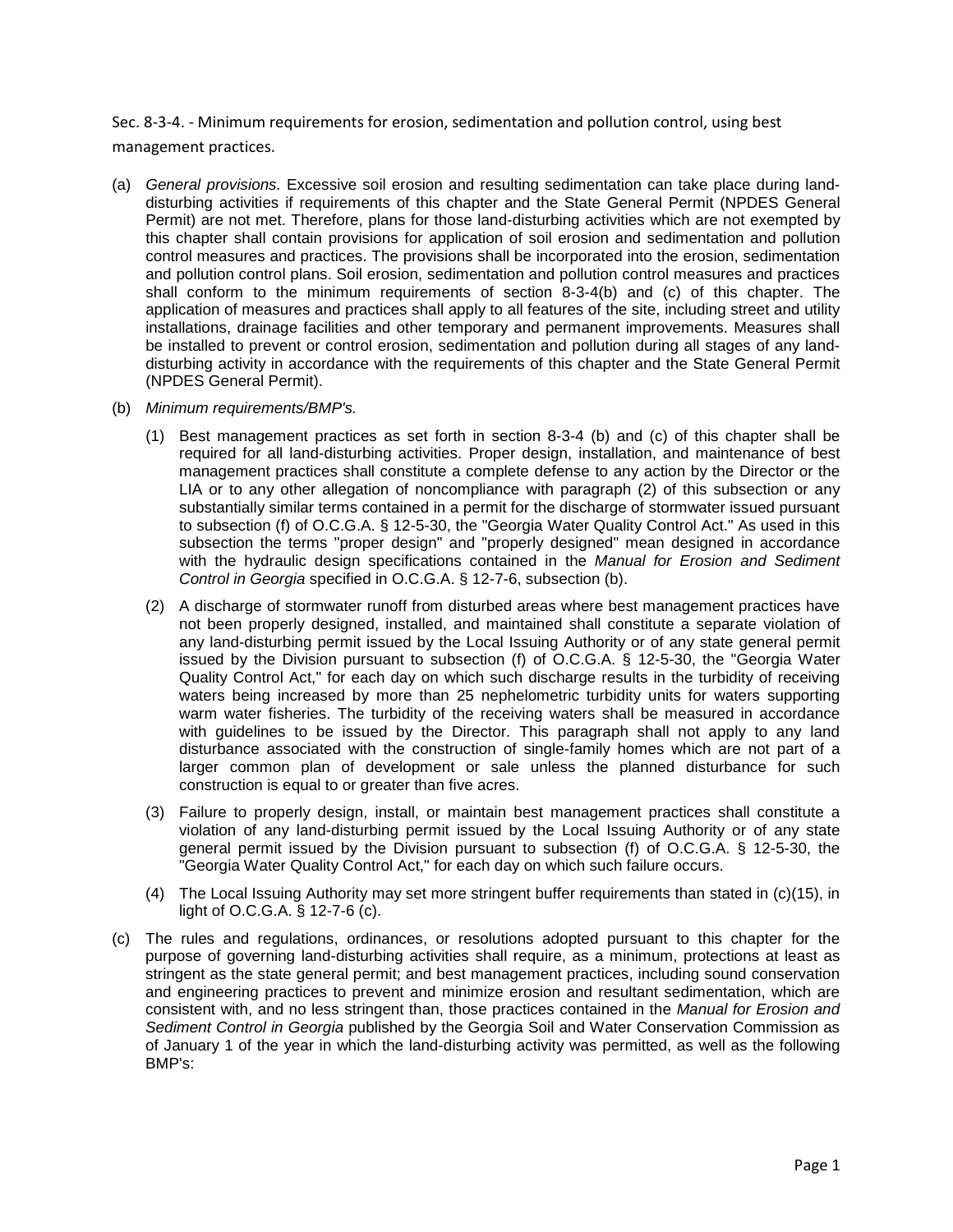- (1) Stripping of vegetation, regrading and other development activities shall be conducted in a manner so as to minimize erosion, including construction phasing on all sites, with the size and scope of each construction phase to be reviewed and approved by the Local Issuing Authority;
- (2) Cut-fill operations must be kept to a minimum;
- (3) Development plans must conform to topography and soil type so as to create the lowest practical erosion potential;
- (4) Whenever feasible, natural vegetation shall be retained, protected and supplemented;
- (5) The disturbed area and the duration of exposure to erosive elements shall be kept to a practicable minimum;
- (6) Disturbed soil shall be stabilized as quickly as practicable;
- (7) Temporary vegetation or mulching shall be employed to protect exposed critical areas during development;
- (8) Permanent vegetation and structural erosion control practices shall be installed as soon as practicable;
- (9) To the extent necessary, sediment in run-off water must be trapped by the use of debris basins, sediment basins, silt traps, or similar measures until the disturbed area is stabilized. As used in this paragraph, a disturbed area is stabilized when it is brought to a condition of continuous compliance with the requirements of O.C.G.A. § 12-7-1 et seq.;
- (10) Adequate provisions must be provided to minimize damage from surface water to the cut face of excavations or the sloping of fills;
- (11) Cuts and fills may not endanger adjoining property;
- (12) Fills may not encroach upon natural watercourses or constructed channels in a manner so as to adversely affect other property owners;
- (13) Grading equipment must cross flowing streams by means of bridges or culverts except when such methods are not feasible, provided, in any case, that such crossings are kept to a minimum;
- (14) Erosion, Sedimentation and Pollution Control Plans shall include provisions for treatment or control of any source of sediments and adequate sedimentation control facilities to retain sediments on-site or preclude sedimentation of adjacent waters beyond the levels specified in section 8-3-4(b)(2) of this chapter. Erosion, Sedimentation and Pollution Control Plans shall also include all necessary information for compliance with the State General Permit;
- (15) There is established a 25-foot buffer along the banks of all state waters, as measured horizontally from the point where vegetation has been wrested by normal stream flow or wave action, except where the Director determines to allow a variance that is at least as protective of natural resources and the environment, where otherwise allowed by the Director pursuant to O.C.G.A. § 12-2-8, where a drainage structure or a roadway drainage structure must be constructed, provided that adequate erosion control measures are incorporated in the project plans and specifications, and are implemented; or along any ephemeral stream. As used in this provision, the term 'ephemeral stream' means a stream that under normal circumstances has water flowing only during and for a short duration after precipitation events; that has the channel located above the ground-water table year round; for which ground water is not a source of water; and for which runoff from precipitation is the primary source of water flow. The following requirements shall apply to any such buffer:
	- a. No land-disturbing activities shall be conducted within a buffer and a buffer shall remain in its natural, undisturbed state of vegetation until all land-disturbing activities on the construction site are completed. Once the final stabilization of the site is achieved, a buffer may be thinned or trimmed of vegetation as long as a protective vegetative cover remains to protect water quality and aquatic habitat and a natural canopy is left in sufficient quantity